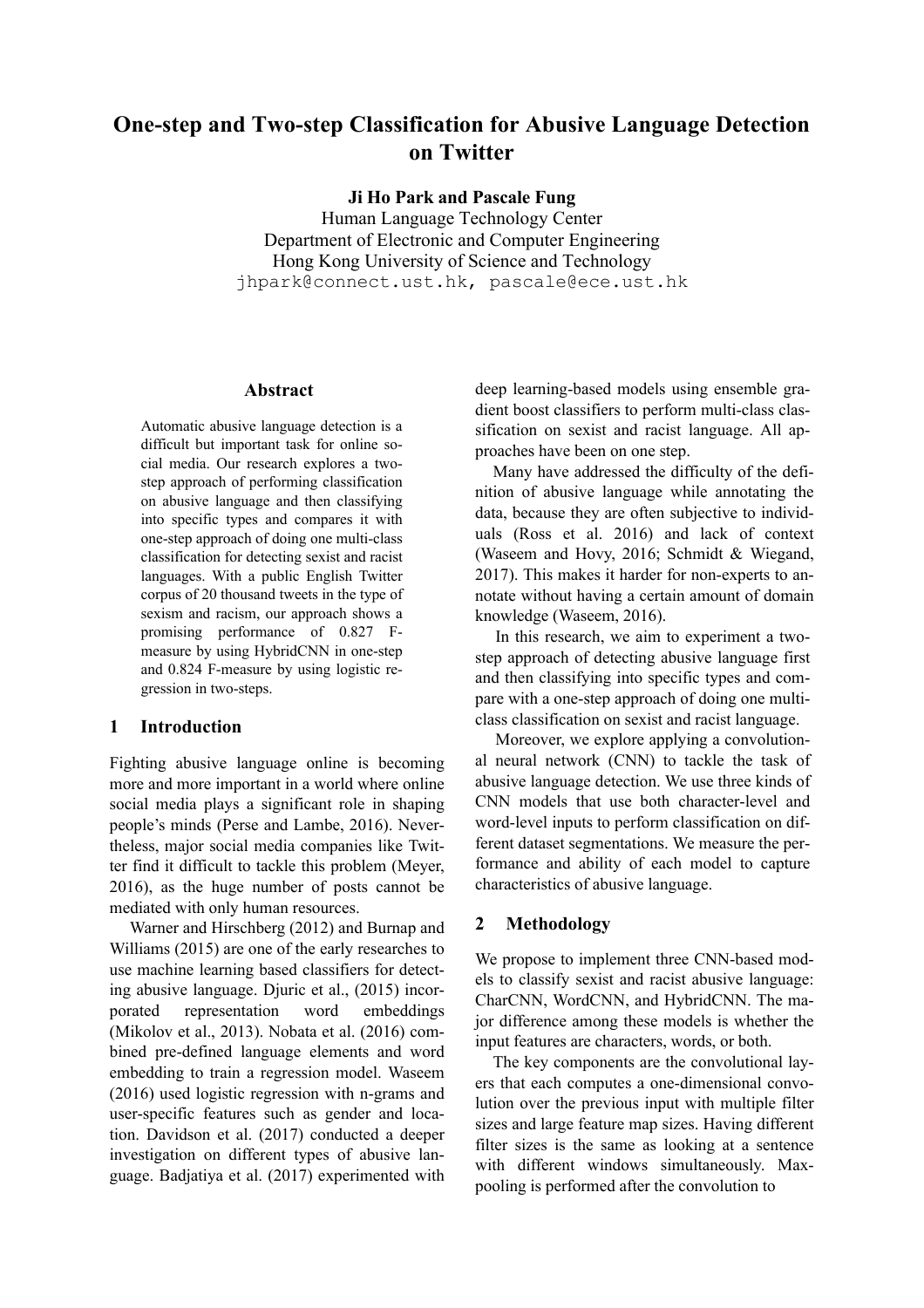capture the feature that is most significant to the output.

## **2.1 CharCNN**

CharCNN is a modification of the character-level convolutional network in (Zhang et al. 2015). Each character in the input sentence is first transformed into a one-hot encoding of 70 characters, including 26 English letters, 10 digits, 33 other characters, and a newline character (punctuations and special characters). All other non-standard characters are removed.

Zhang et al. (2015) uses 7 layers of convolutions and max-pooling layers, 2 fully-connected layers, and 1 softmax layer, but we also designed a shallow version with 2 convolutions and maxpooling layers, 1 fully-connected layers, and 1 softmax layers with dropout, due to the relatively small size of our dataset to prevent overfitting.

#### **2.2 WordCNN**

WordCNN is a CNN-static version proposed by Kim (2014). The input sentence is first segmented into words and converted into a 300-dimensional embedding *word2vec* trained on 100 billion words from Google News (Mikolov et al., 2013). Incorporating pre-trained vectors is a widely-used method to improve performance, especially when using a relatively small dataset. We set the embedding to be non-trainable since our dataset is small.

We propose to segment some out-ofvocabulary phrases as well. Since the Twitter tweets often contain hashtags such as *#womenagainstfeminism* and *#feminismisawful* we use a wordsegment library (Segaran and Hammerbacher, 2009) to capture more words.

#### **2.3 HybridCNN**

We design HybridCNN, a variation of WordCNN, since WordCNN has the limitation of only taking word features as input. Abusive language often contains either purposely or mistakenly misspelled words and made-up vocabularies such as *#feminazi*.

 Therefore, since CharCNN and WordCNN do not use character and word inputs at the same time, we design the HybridCNN to experiment whether the model can capture features from both levels of inputs.



Figure 1Architecture of HybridCNN

HybridCNN has two input channels. Each channel is fed into convolutional layers with three filter windows of different size. The output of the convolution are concatenated into one vector after 1-max-pooling. The vector is then fed into the final softmax layer to perform classification (See Figure 1).

## **3 Experiments**

#### **3.1 Datasets**

We used the two English Twitter Datasets (Waseem and Hovy, 2016; Waseem, 2016) published as unshared tasks for the  $1<sup>st</sup>$  Workshop on Abusive Language Online(ALW1). It contains tweets with sexist and racist comments. Waseem and Hovy (2016) created a list of criteria based on a critical race theory and let an expert annotate the corpus. First, we concatenated the two datasets into one and then divided that into three datasets for one-step and two-step classification (Table 1). One-step dataset is a segmentation for multi-class classification. For two-step classification, we merged the sexism and racism labels into one abusive label. Finally, we created another dataset with abusive languages to experiment a second classifier to distinguish "sexism" and "racism", given that the instance is classified as "abusive".

## **3.2 Training and Evaluation**

We performed two classification experiments:

1. Detecting "none", "sexist", and "racist" language (one-step)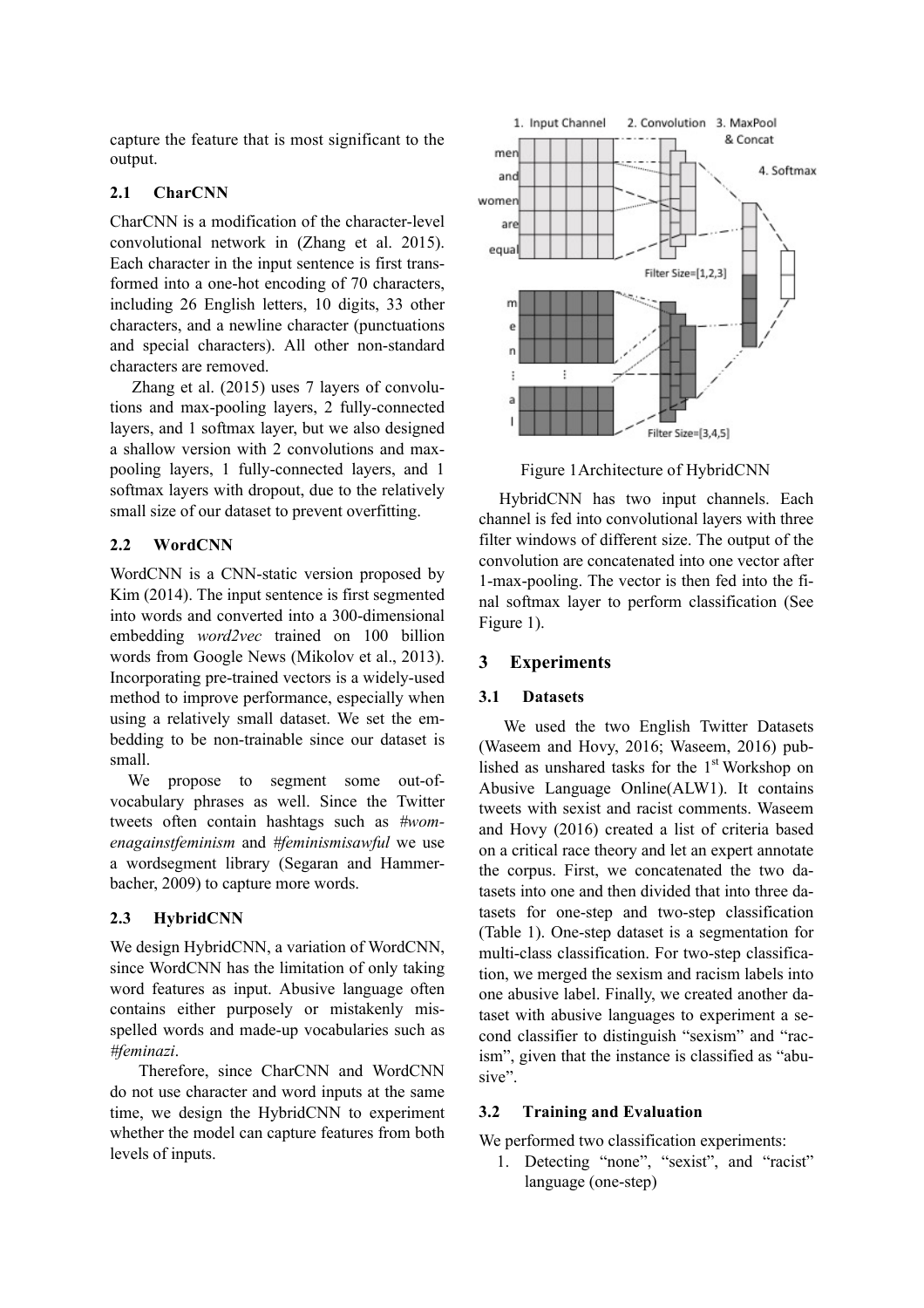| Dataset | <b>One-step</b> |        |            |        | Two-step-1       | Two-step-2 |        |  |
|---------|-----------------|--------|------------|--------|------------------|------------|--------|--|
| Label   | None            | Racism | . Sexism ' | None   | Abusive   Sexism |            | Racism |  |
| #       | 12.427          | 2.059  | 3.864      | 12.427 | 5.923            | 2,059      | 3.864  |  |

Table 1: Dataset Segmentation

2. Detecting "abusive language", then further classifying into "sexist" or "racist" (twostep)

The purpose of these experiments was to see whether dividing the problem space into two steps makes the detection more effective.

 We trained the models using mini-batch stochastic gradient descent with AdamOptimizer (Kingma and Ba, 2014). For more efficient training in an unbalanced dataset, the mini-batch with a size of 32 had been sampled with equal distribution for all labels. The training continued until the evaluation set loss did not decrease any longer. All the results are average results of 10-fold cross validation.

As evaluation metric, we used F1 scores with precision and recall score and weighted averaged the scores to consider the imbalance of the labels. For this reason, total average F1 might not between average precision and recall.

As baseline, we used the character n-gram logistic regression classifier (indicated as LR on Table 2-4) from Waseem and Hovy (2016), Support Vector Machines (SVM) classifier, and FastText (Joulin et al., 2016) that uses average bag-of-words representations to classify sentences. It was the second best single model on the same dataset after CNN (Badjatiya et al., 2017).

#### **3.3 Hyperparameters**

For hyperparameter tuning, we evaluated on the validation set. These are the hyperparmeters used for evaluation.

- **CharCNN:** Shallow model with 1024 feature units for convolution layers with filter size 4, max-pooling size 3, and L2 regularization constant 1 and 2048 units for the fully-connected layer
- **WordCNN:** Convolution layers with 3 filters with the size of [1,2,3] and feature map size 50, max-pooling, and L2 regularization constant 1
- **HybridCNN:** For the character input channel, convolution layers with 3 filters with size of  $[3,4,5]$  and for word input

channel, 3 filters with size of [1,2,3]. Both channels had feature map size of 50, maxpooling, and L2 regularization constant 1.

### **4 Result and Discussions**

#### **4.1 One-step Classification**

The results of the one-step multi-class classification are shown in the top part of Table 2.

Our newly proposed HybridCNN performs the best, giving an improvement over the result from WordCNN. We expected the additional character input channel improves the performance. We assumed that the reason CharCNN performing worse than WordCNN is that the dataset is too small for the character-based model to capture word-level features by itself.

Baseline methods tend to have high averaged F1 but low scores on racism and sexism labels due to low recall scores.

#### **4.2 Two-step Classification**

The two-step approach that combines two binary classifiers shows comparable results with one-step approach. The results of combining the two are shown in the bottom part of Table 3.

Combining two logistic regression classifiers in the two-step approach performs about as well as one-step HybridCNN and outperform one-step logistic regression classifier by more than 10 F1 points. This is surprising since logistic regression takes less features than the HybridCNN.

Furthermore, using HybridCNN on the first step to detect abusive language and logistic regression on the second step to classify racism and sexism worked better than just using HybridCNN.

Table 4 shows the results of abusive language classification. HybridCNN also performs best for abusive language detection, followed by WordCNN and logistic regression.

Table 5 shows the results of classifying into sexism and racism given that it is abusive. The second classifier has significant performance in predicting a specific type (in this case, sexism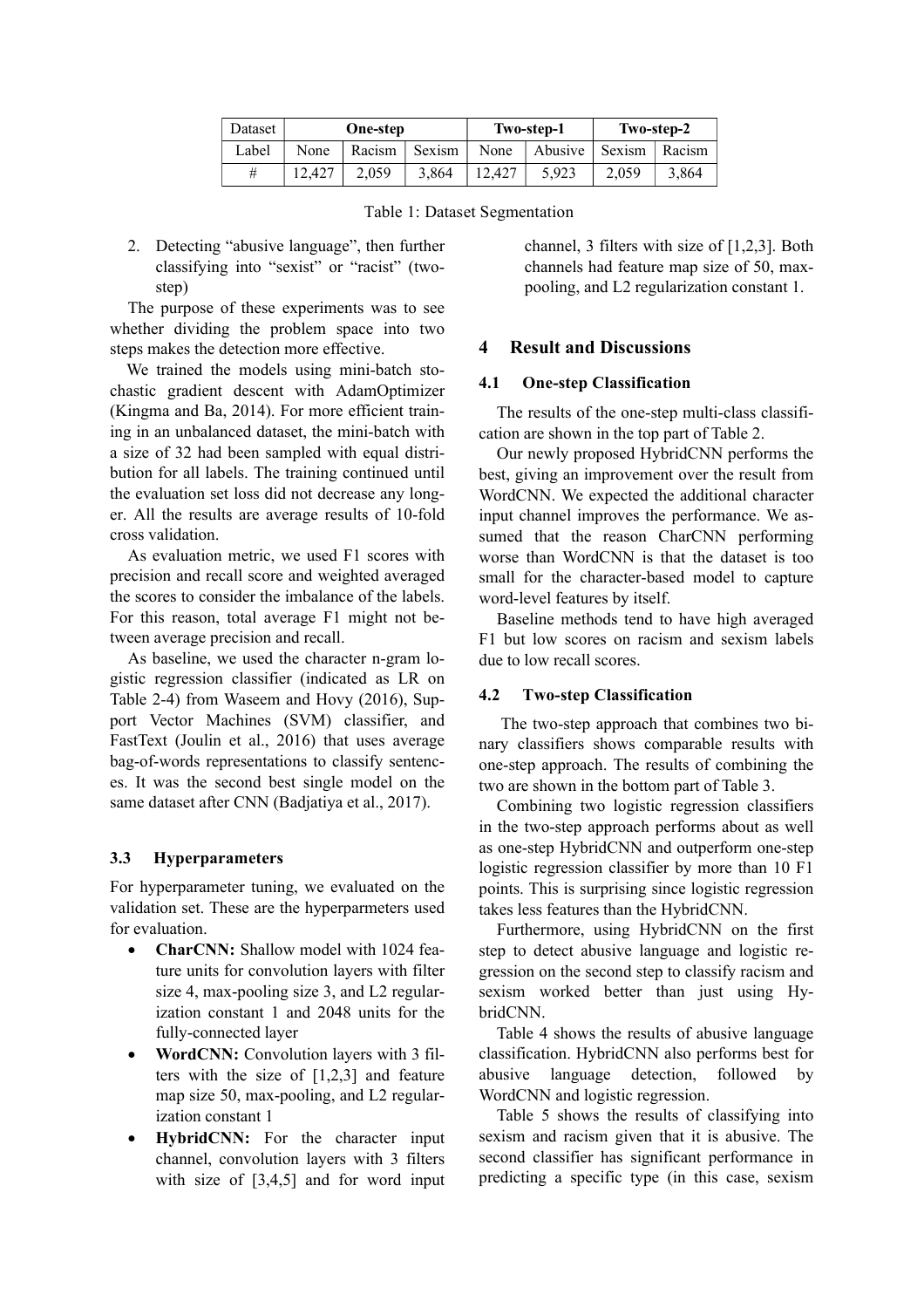|                         |       | <b>None</b> |      |       | Racism |      |       | <b>Sexism</b> |      |       | <b>Total</b> |                |
|-------------------------|-------|-------------|------|-------|--------|------|-------|---------------|------|-------|--------------|----------------|
| Method                  | Prec. | Rec.        | F1   | Prec. | Rec.   | F1   | Prec. | Rec.          | F1   | Prec. | Rec.         | F <sub>1</sub> |
| LR                      | .824  | .945        | .881 | .810  | .598   | .687 | .835  | .556          | .668 | .825  | .824         | .814           |
| <b>SVM</b>              | .802  | .956        | .872 | .815  | .531   | .643 | .851  | .483          | .616 | .814  | .808         | .793           |
| FastText                | .828  | .922        | .882 | .759  | .630   | .685 | .777  | .557          | .648 | .810  | .812         | .804           |
| CharCNN                 | .861  | .867        | .864 | .693  | .746   | .718 | .713  | .666          | .688 | .801  | .811         | .811           |
| WordCNN                 | .870  | .868        | .868 | .704  | .762   | .731 | .712  | .686          | .694 | .818  | .816         | .816           |
| HybridCNN               | .872  | .882        | .877 | .713  | .766   | .736 | .743  | .679          | .709 | .827  | .827         | .827           |
| $LR$ (two)              | .841  | .933        | .895 | .800  | .664   | .731 | .809  | .590          | .683 | .828  | .831         | .824           |
| SVM (two)               | .816  | .945        | .876 | .811  | .605   | .689 | .823  | .511          | .630 | .816  | .815         | .803           |
| HybridCNN<br>(two)      | .877  | .864        | .869 | .690  | .759   | .721 | .705  | .701          | .699 | .807  | .809         | .807           |
| HybridCNN<br>$+LR(two)$ | .880  | .859        | .869 | .722  | .751   | .735 | .683  | .717          | .699 | .821  | .817         | .818           |

Table 2. Experiment Results: upper part is the one-step methods that perform multi-class classification and lower methods with (two) indicate two-step that combines two binary classifiers. HybridCNN is our newly created model.

and racism) of an abusive language. We can deduce that sexist and racist comments have obvious discriminating features that are easy for all classifiers to capture.

Since the precision and recall scores of the "abusive" label is higher than those of "racism" and "sexism" in the one-step approach, the twostep approach can perform as well as the one-step approach.

| Model      | Prec. | Rec. | F1   |
|------------|-------|------|------|
| LR         | .816  | .640 | .711 |
| <b>SVM</b> | .839  | .560 | .668 |
| FastText   | .765  | .616 | .683 |
| CharCNN    | .743  | .674 | .707 |
| WordCNN    | .731  | .722 | .726 |
| HybridCNN  | .719  | .754 | .734 |

Table 3. Results on Abusive Language Detection

| Model          | Prec. | Rec. | F1   |
|----------------|-------|------|------|
| L <sub>R</sub> | .954  | .953 | .952 |
| <b>SVM</b>     | .954  | .953 | .952 |
| FastText       | .937  | .937 | .937 |
| CharCNN        | .941  | .941 | .941 |
| WordCNN        | .952  | .952 | .952 |
| HybridCNN      | .951  | .950 | .950 |

Table 4. Results on Sexist/Racist Classification

## **5 Conclusion and Future work**

We explored a two-step approach of combining two classifiers - one to classify abusive language and another to classify a specific type of sexist and racist comments given that the language is abusive. With many different machine learning classifiers including our proposed HybridCNN, which takes both character and word features as input, we showed the potential in the two-step approach compared to the one-step approach which is simply a multi-class classification. In this way, we can boost the performance of simpler models like logistic regression, which is faster and easier to train, and combine different types of classifiers like convolutional neural network and logistic regression together depending on each of its performance on different datasets.

We believe that two-step approach has potential in that large abusive language datasets with specific label such as profanity, sexist, racist, homophobic, etc. is more difficult to acquire than those simply flagged as abusive.

For this reason, in the future we would like to explore training the two-step classifiers on separate datasets (for example, a large dataset with abusive language for the first-step classifier and smaller specific-labelled dataset for the secondstep classifier) to build a more robust and detailed abusive language detector.